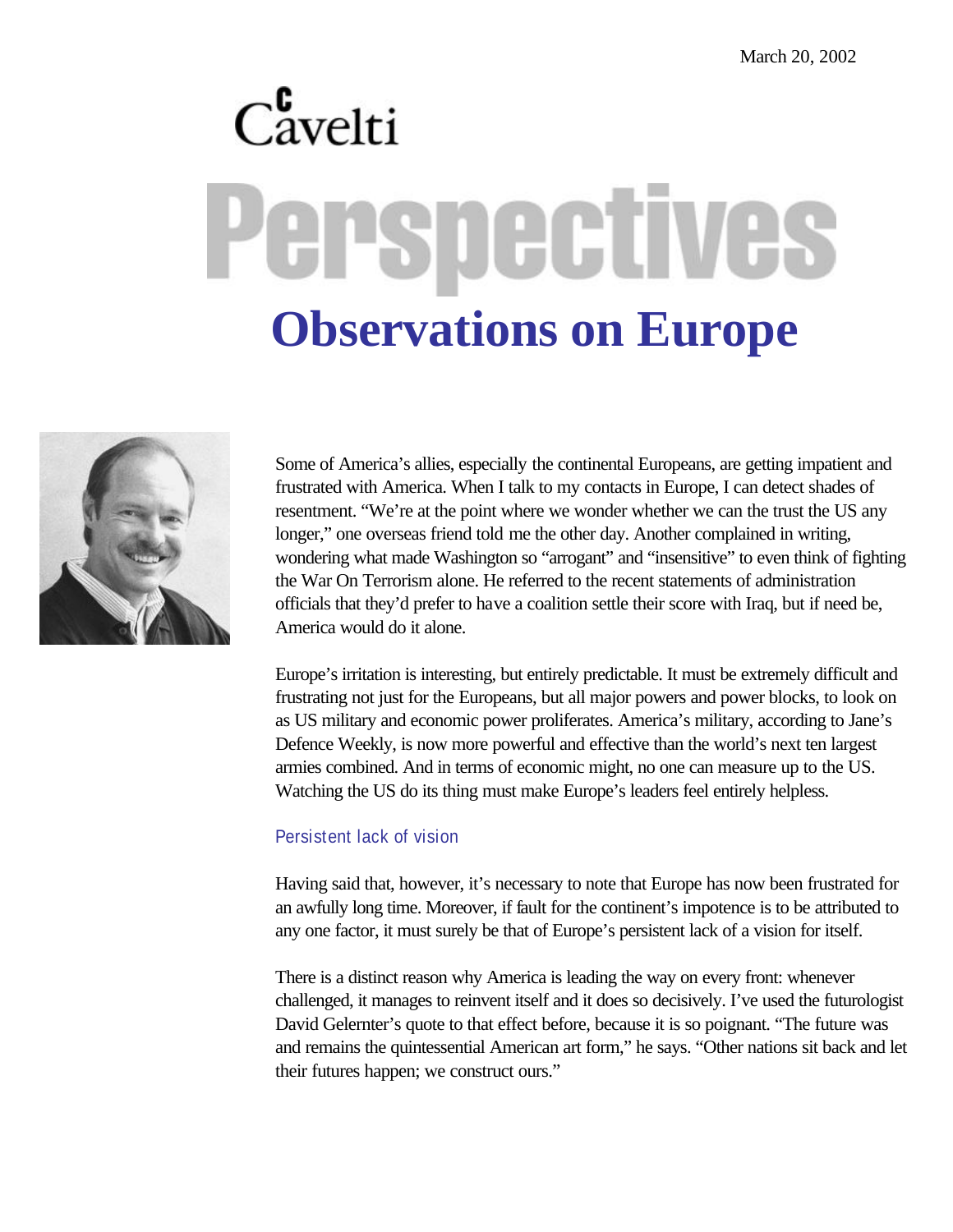If there was a contrasting quote to describe Europe's odyssey, I'd use one by the Polish writer Stanislav Jerzy Lec: "Deeds not carried out often cause a catastrophic lack of consequences". Europe is stuck in a rut and, as time goes by, the rut is getting deeper.

How did this happen? In my opinion, much of it originated during the troubled period of the late 1960s and early 1970s. In the US, opposition to the state grew at a rapid rate until it climaxed in 1974. America had lost a major war, which many Americans felt had been unjustified. Nearly 60,000 soldiers were confirmed dead. Then, shortly after the US was forced to withdraw from Vietnam, President Nixon was forced to resign over an obvious attempt to obstruct justice. The idea that government could be trusted was dead.

In the late 1970s, while rock star Frank Zappa made his famous comment that business was the entertainment branch of politics, California Governor Ronald Reagan observed that "the best minds are not in government--if they were, business would hire them right away." Zappa's viewpoint was to prove an isolated one; Ronald Reagan's changed the US forever. Even though financial excesses (the tech bubble), corporate greed (Enron) and the events of September 11 may lead to a new period of considerable government influence, I firmly believe that America's free market philosophy will prevail.

# Persistent lack of vision

In Europe, things started out in a similar way. The period from 1965 to 1975 was a restless decade, with students revolting and major political shifts occurring. But Europe's revolt was not one against government, but one against the post-war political and industrial leadership, which was perceived by the younger generation to be too pro-American. Out of this grew two developments which still characterize Europe today. One is that Europe started a gradual descent into socialism, which in effect meant a shift towards *more* government. (The notable exception was Britain, which, during the Thatcher years, advanced policies similar to those of America's Reagan). The other is that the continent began to define itself in "negative" terms. Instead of developing a positive projection, Europeans started to express the need "not to become like America".

What exactly that meant was generally left open, but I always took it to mean something more to the left, more interventionist and "kindler and gentler" than America's free-market regime, which is by many Europeans seen as harsh or even merciless. The greatest triumph for the America of the Reagan era was the collapse of Communism. It invigorated the United States immeasurably, at once confirming its hopes and eliminating its fears. The US historian Francis Fukuyama made the now famous comment that history was dead. What he meant is that two great problems that had been discussed through the ages were now resolved. One was philosophical in nature: what is the best political system? The other its logical counterpart: what economic system works best? Fukuyama argued that both had been solved, once and for all, and that history had thus reached an end. America was the answer.

To Europe, the collapse of Communism was traumatic. The need for Europe's powers to reinvent themselves was more apparent than ever and the management model practiced by many European nations (state interventionism) had just been mortally discredited. As a nation, only Germany managed to rise to the occasion: its unification was an immensely ambitious project and required both substantial courage and vision. But the rest of Europe's governments ignored the urgency of the moment and instead hid themselves behind the need to speed up the agenda for integration of the continent. Some have argued that the formulation of a single European currency, common citizenship, common foreign and security policy, an effective European Parliament, and common labor and educational regimes (as enshrined in the Maastricht Treaty in 1991) is in itself a powerful vision. Not in my opinion: although the EU is structurally visionary, its substance is left to the imagination.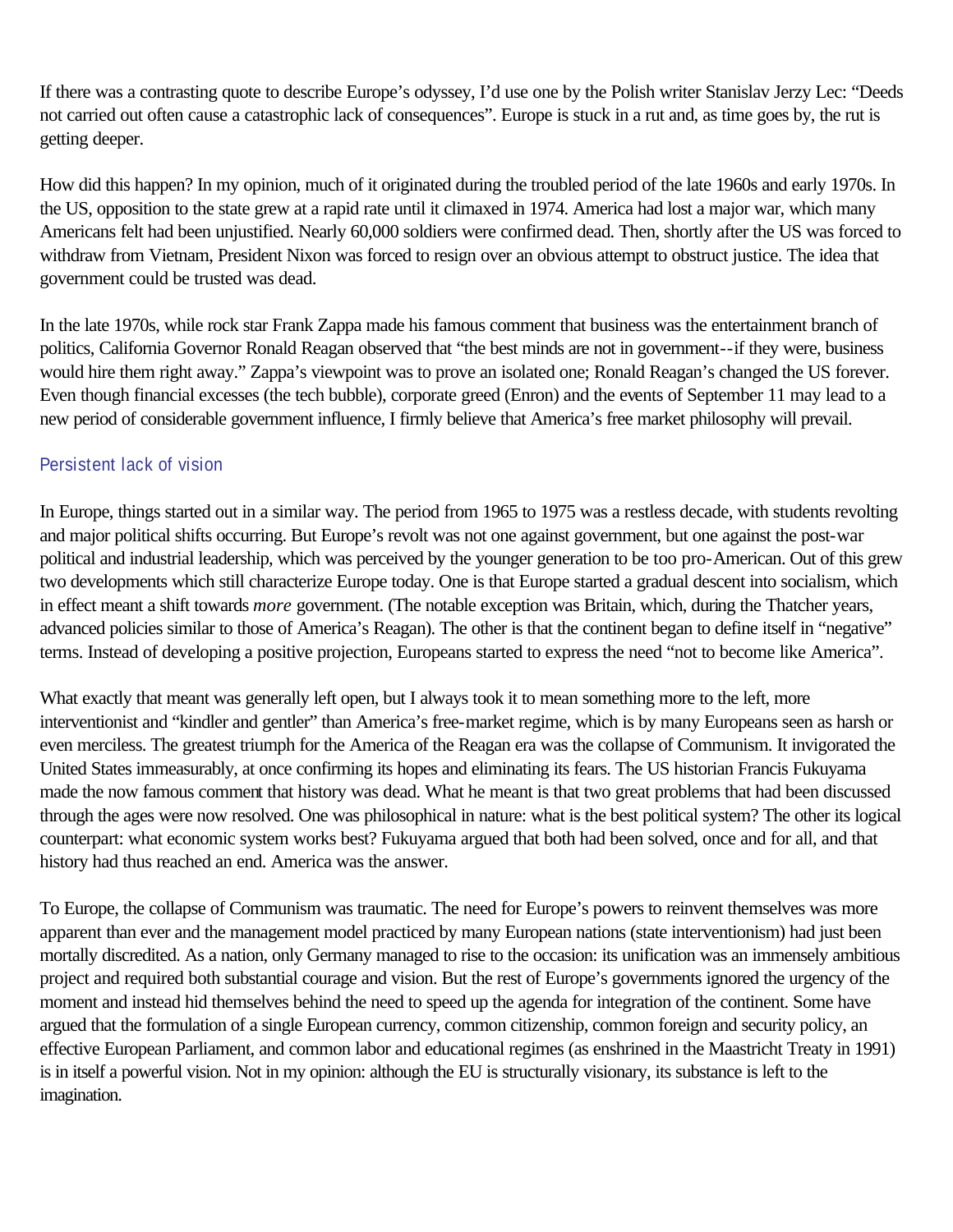The case that the only changes in Europe are structural rests is the erosion of freedom and the sub-par economic performance of the past decade. Most Europeans' way of life has not been eased, but considerably complicated by the EU. And the EU economies have grown at a noticeably slower rate than those of America and other industrialized nations. Consider, in contrast, the introduction of the North American Free Trade Agreement (NAFTA), which has strongly boosted American, Canadian and Mexican growth. The reason? While NAFTA has targeted the elimination of trade barriers and freed trade flows across the North American continent, the European Union has been busy re-regulating vast sections of European trade and business. From this perspective, not much has changed since the mid-1970s. Europe is in the process of bureaucratizing itself ever more; America and its neighbors have shed several bureaucratic layers.

# Bureaucracy everywhere

On the military front, which has become the subject of much discussion since September 11, things are much the same. The US is willing to pay a stiff price to project its power and defend itself. And as a result, as several members of the Bush cabinet have recently said, Washington is willing to go it completely alone in the War On Terrorism. Europe, despite considerable urging from the US, has now talked for nearly twenty years about boosting its defense capacity without doing anything worthwhile. NATO Secretary General George Robertson recently warned the alliance's European member states that this must change if they do not wish to permanently stay America's junior partner. In a comment that was very badly accepted in continental capitals, he called Europe a "military pygmy".

Almost everyone knows of the bureaucratic layers that hinder the European economy. It's instructive to consider what's happening on the military front. For quite some time now, strategic plans have centered on the introduction of the "Eurofighter", built to rival American combat aircraft. So far, infighting among EU nations has been the program's key distinction. The progress so far: to appease everyone, production will be split between assembly plants in four countries: Britain, Germany, Italy and Spain. It gets worse. To keep France and Sweden happy, the new generation of jetfighters has been expanded to accommodate a French model (the *Rafale*) and a Swedish one (the *Gripen*). In the meantime, the Poles have bought up used MIG fighters and the Dutch have ordered 100 new F-35s from Lockheed Martin. This is the look of Europe's joint fighter command of tomorrow. If it weren't so sad it would be funny.

# New tensions likely

None of this suggests that when Europe criticizes this American initiative or that US policy, it is not justified in doing so. The point I'm trying to make is this: Europeans don't serve themselves by complaining about America's dominance of trade, politics and the military scene. Europe is a rich continent, which can draw on a huge educated population, and thanks to the European Union, it now also has an immense economy of scale.

But to better their lot and feel empowered, Europeans needs to start analyzing their mistakes and, like their American cousins so often do, reinvent themselves. A good start would be to develop a vision that is more than not wanting to be like the United States. Many Europeans say they do have a vision: the EU. But if that's the vision, the key players haven't embraced it. Cultural identities still far outweigh any advantages of communality. The French do want a European Union, but one in which Paris makes the rules and others follow. The Italians, Spaniards and Portuguese like the huge transfer payments they receive from their Northern neighbors, but prefer not to accept any of the disciplines they agreed to accept. The Danes, Norwegians and British, in characteristic Northern European fashion, want to wait and see before making a complete commitment. None of which detracts the "Eurocrats" in Brussels from writing tens of thousands of new laws and regulations each year, thus ensuring that the already bloated bureaucracy that is today's Europe gets bloated some more.

While the world waits for Europe to make up its collective mind, only one thing is certain: tension between the old continent and the new one will increase.  $\Box$